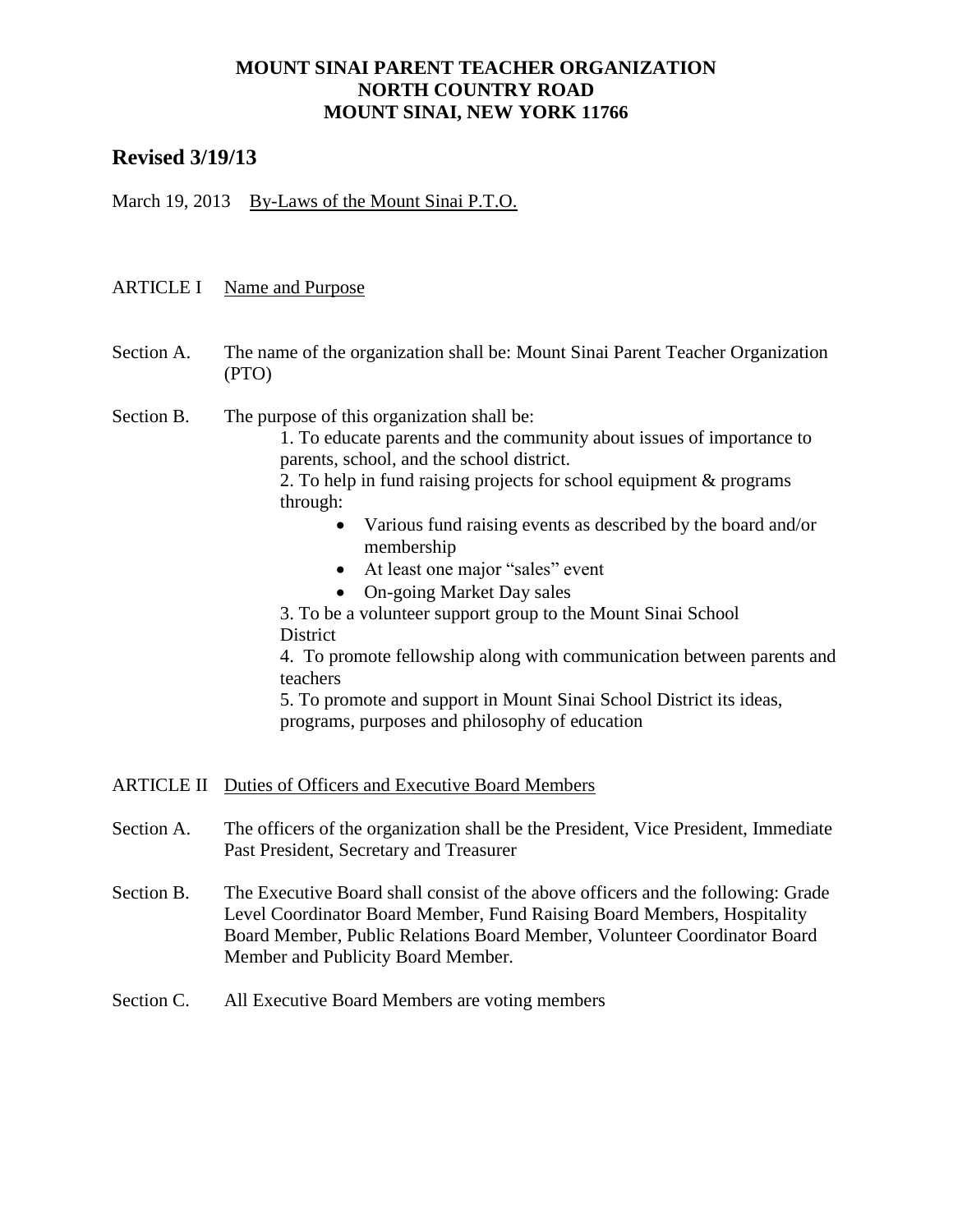- Section D. The duties of these Executive Board Members shall be:
	- 1. President (Officer)
		- Presides at meetings
		- Attends meetings of other groups as a P.T.O. representative
		- Acts as a liaison between the P.T.O. membership and administration
		- Acts as trouble shooter for problems referred to him/her by Board members
		- Channels all mail, calls, information to appropriate people
		- Has authority to approve expenditures up to \$100 without Board approval; communicates all expenditures at the next Executive Board meeting
		- Works up outlines of speeches and agendas for meetings
		- Delegates P.T.O. responsibilities as appropriate
		- Keeps all materials to be passed on to future Presidents
		- Required to attend 90% of all Executive and General Meeting
	- 2. Vice President (Officer)
		- Handles President's duties when he/she cannot
		- Handles membership
		- Chairs winter food drives and plant sale
		- Obtains building use forms for all P.T.O. sponsored activities
		- Coordinates with the Public Relations member messages to be put on the electronic sign; this includes, but is not limited to the approval of messages and communication of changes to the Public Relations Board member
		- Responsible for taking minutes at P.T.O. meetings in the absence of the Secretary.
		- Required to attend 90% of all Executive and General Meeting
	- 3. Immediate Past President
		- Assists at meetings
		- Consult and Support
		- Provide background information
		- Be utilized for organization history
	- 4. Secretary (Officer)
		- Takes and reads minutes at all P.T.O. meetings
		- Takes minutes at other meetings he/she attends on behalf of the P.T.O.
		- Handles correspondence for the organization
		- Handles e-mails from website
		- Keeps a current calendar of P.T.O. events
		- Keeps a list of P.T.O. supplies and equipment.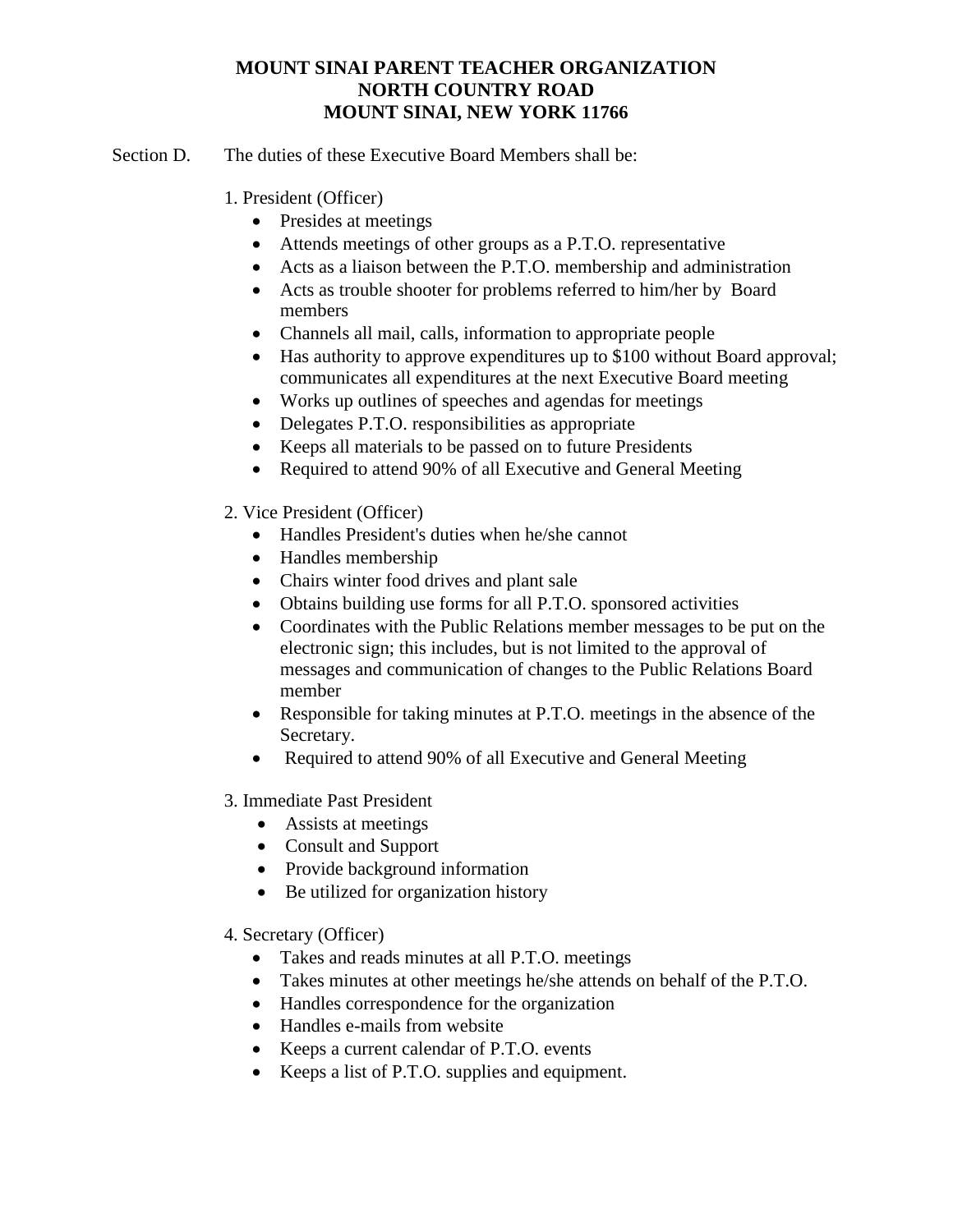- Recognizes events in the District employees' lives and events in the lives of Board members; manner of recognition to be determined by the P.T.O. Executive Board
- Required to attend 90% of all Executive and General Meeting
- 5. Treasurer (Officer)
	- Handles moneys and writes checks
	- Keeps financial records, balances accounts, keeps journals current
	- Present a report at each P.T.O. meeting
	- Prepares annual report of all moneys through July 1 to present to the P.T.O. Executive Board as well as to the membership at the first scheduled P.T.O. general meeting the following fall
	- Acts as liaison to the District BOCES Representative
	- Prepares fiscal year end statement for District Office review
	- Required to attend 90% of all Executive and General Meeting.
- 6. Hospitality Board Member
	- Provides refreshments whenever appropriate
	- Oversees Hospitality Committee (on an as needed basis)
	- Keeps track of all Hospitality inventory and stock.
	- Purchases all Hospitality items as needed.
	- Responsible for taking minutes at P.T.O. meetings in the absence of the Secretary and Vice President
	- Required to attend majority of General and Executive meetings
- 7*.* Fund Raising Board Members
	- Sets up committees for fund raising events
	- Oversees all such events
	- Gathers information regarding fund raising, e.g. shirt manufacturers, photographers, etc. and reports back to the P.T.O. Board
	- Makes decisions on quantities and pricing according to standards set by the Executive Board
	- Oversees School Store
	- Create fliers for necessary events, get approvals as needed and submits to Publicity and Public Relations Board members to process.
	- Required to attend majority of General and Executive meetings
- 8. Grade Level Coordinator Board Member
	- Sets up a network of P.T.O. Class Representatives
	- Contacts P.T.O. Class Representatives to call bakers for bake sales
	- Contacts P.T.O. Class Representatives to make reminder calls about the budget vote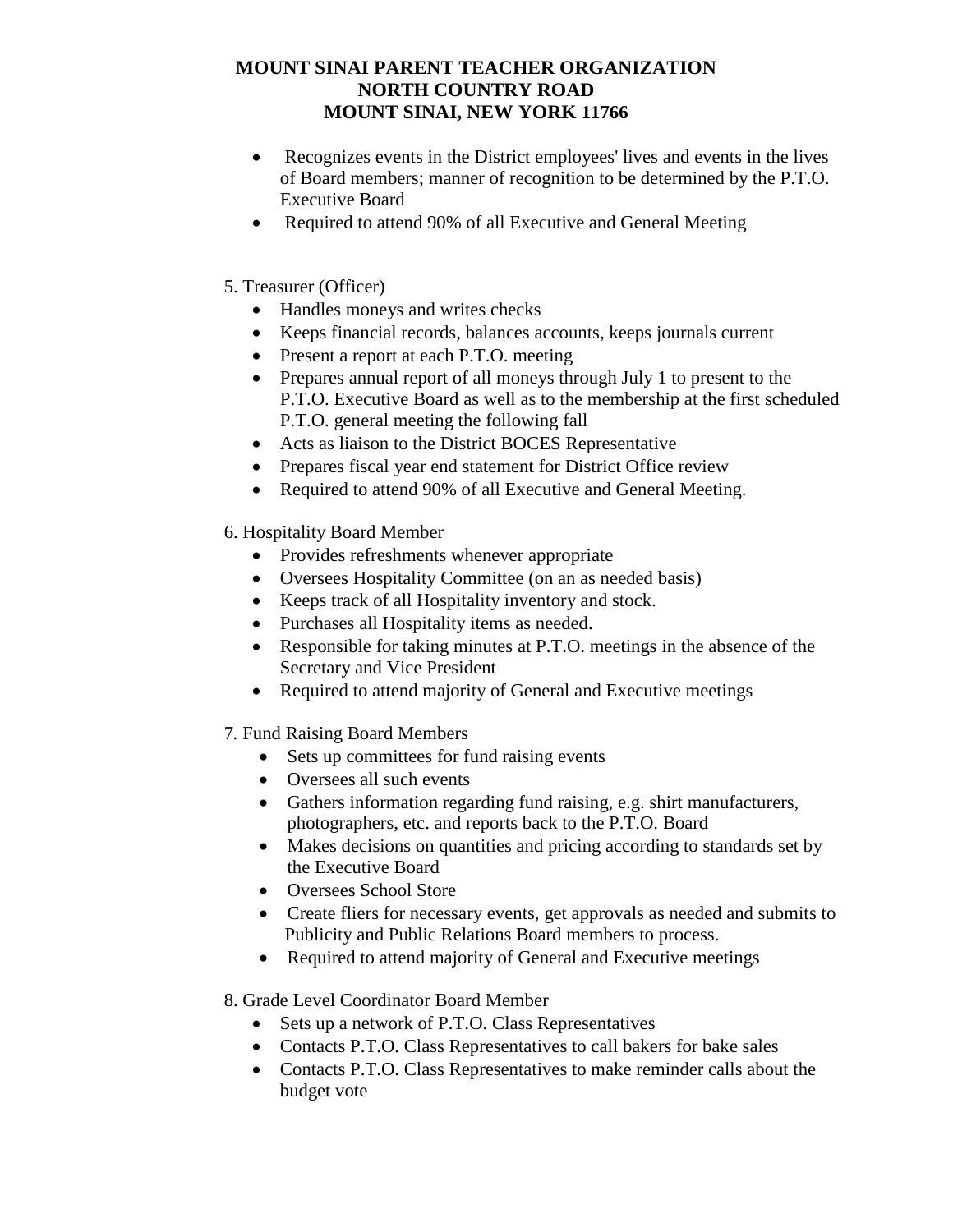- Chairs Bake Sale
- Chairs Blood Drive
- Required to attend majority of General and Executive meetings

## 9. Publicity Board Member

- Is responsible for retrieving administration approved flyers from P.T.O. basket(s)
- Must obtain yearly class size list; flyers will be sorted and distributed according to this list
- Copies flyers in a timely fashion and distributes to appropriate school(s)
- Develops/revises the flier for each event when necessary
- Required to attend majority of General and Executive meetings
- 10. Public Relations Board Member
	- Is responsible for sending information regarding events to the media, e.g., newspapers, circulars, radio
	- Can use volunteers to make and post posters to publicize events if needed
	- Updates P.T.O. bulletin boards
	- Writes and submits newsletter articles to the Mount Sinai Mirror
	- Collects information from all P.T.O. Executive Board members and committees to be incorporated into articles for P.T.O. Newsletter; develops newsletter
	- Responsible for sending events to District office to be put on electronic sign
	- Responsible for P.T.O. Website & any other social media networks approved by Board Members
	- Required to attend majority of General and Executive meetings

### 11. Volunteer Coordinator Board Member

- Prepares updates & distributes Volunteer Forms.
- Collects completed Forms from all schools
- Prepares list of volunteers for all events and distributes to event chairperson
- Contacts and coordinates volunteers for all necessary events
- Keeps list of volunteers who serve at PTO events
- Designs and sends invitations to P.T.O. Thank You Breakfast to all volunteers on above mentioned list as well as to District Administrators
- Obtains the Thank You gift with Board approval.
- Required to attend majority of General and Executive meetings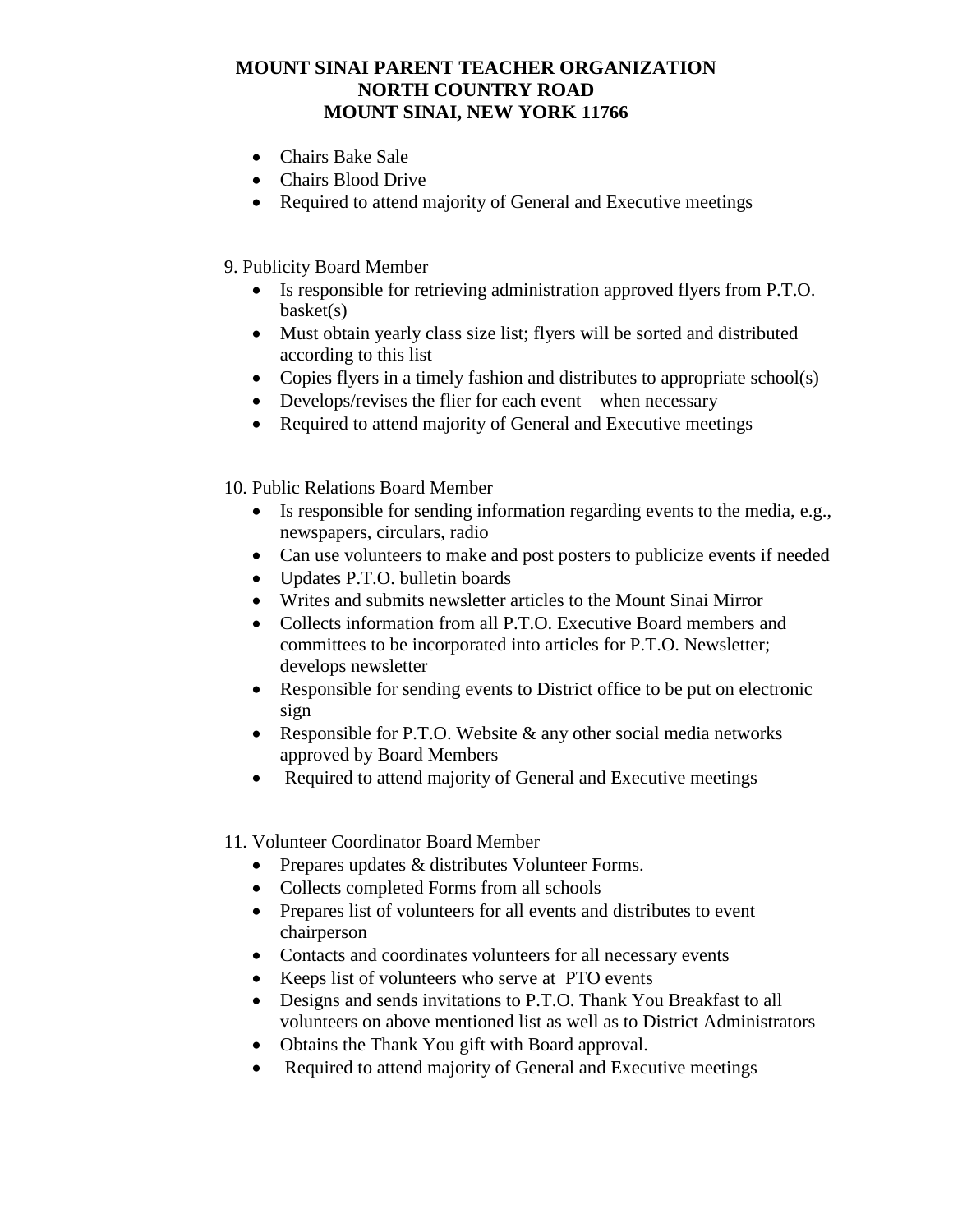### **ARTICLE III** Nomination, Election, and Terms of Office

#### Section A. Nominations

- 1. Nominations will be in writing and taken at the March general meeting. Nominations are closed at the adjournment of this meeting.
- 2. All nominees must be paid members of the P.T.O.
- 3. A nominee for an officer position (President, Vice President, Secretary, & Treasurer) must have served a minimum of one year on the Mount Sinai P.T.O. Board, has Chaired a PTO event, currently holds an executive PTO Board position and has attended the majority of the current years meetings both executive and general.
- 4. All nominees for Executive Board Positions other than officer positions must have attended at least one meeting, or have volunteered on one committee, or have volunteered at one function of the organization during current calendar membership year and prior to the March General Meeting.
- 5. Any eligible members in good standing may submit their name or the name of another eligible member in good standing for nomination to the Election Committee.
- 6. No member may accept nomination to or be a candidate for more than one office.
- 7. The acceptance of the nomination will be dated and contain the following information:
	- The full name of the candidate and, if desired, any special name to appear on the ballot;
	- The title of the position for which nominated; and
	- A certificate in the following form signed and dated by the proposed candidate or submitted via candidates e-mail: "I hereby accept the nomination for the office of (title of office)".
- 8. If a vacancy occurs in any position between the nominations and the election, the vacant position will be posted until said election. If a new candidate is not nominated before the election, it becomes the responsibility of the Executive Board to select a person to fill the vacancy.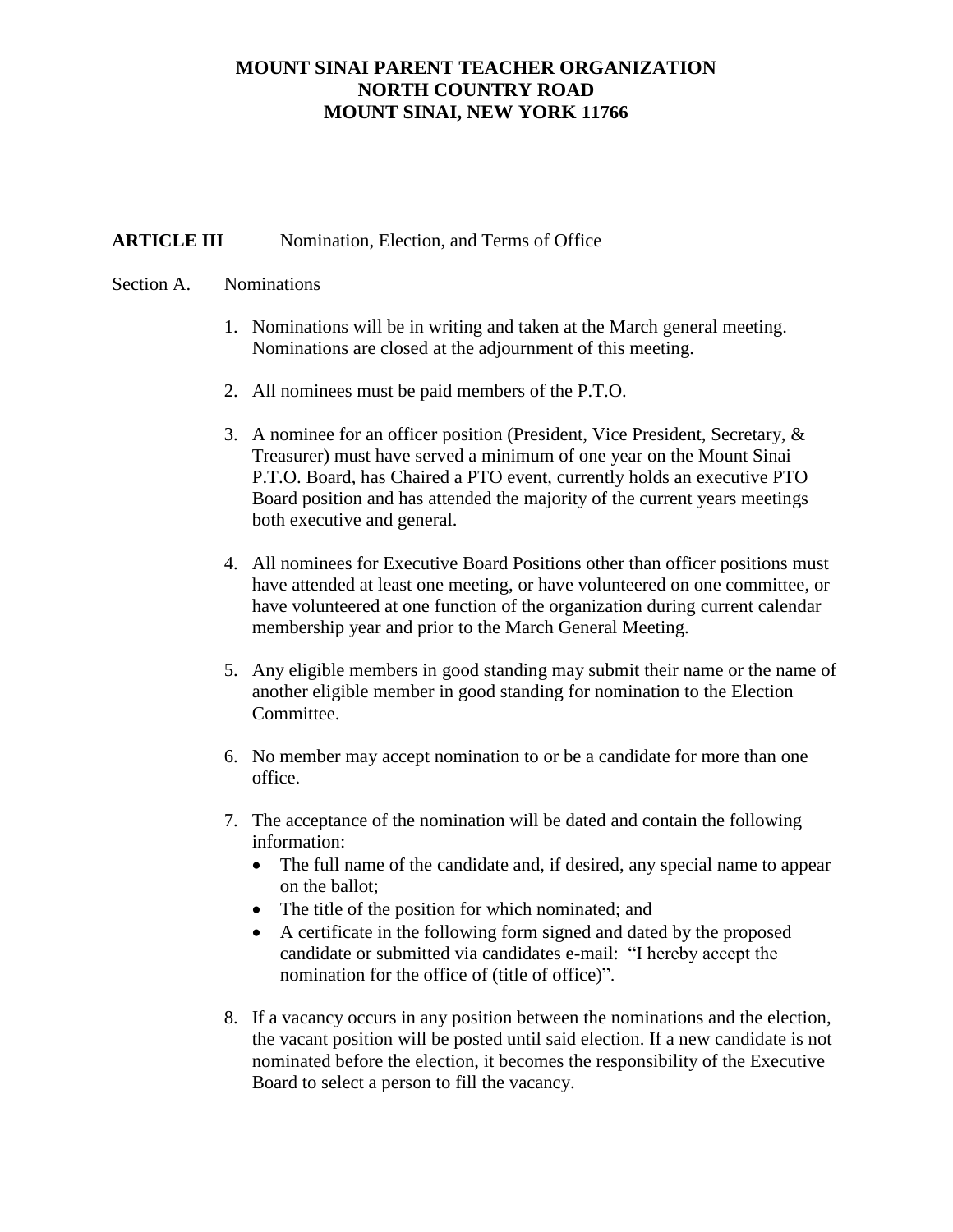### Section B. Election

- 1. The President, Vice President, Secretary, Treasurer, Grade Level Coordinator Board Member, Fund Raising Board Members, Public Relations Board Member, Volunteer Coordinator Board Member, Hospitality Board Member and Publicity Board Member shall be elected once every year. All members in good standing shall be eligible to vote.
- 2. If only one person is nominated for a position, there may be a voice vote conducted by the Election Committee. The Secretary will record in the meeting minutes the results of the election. If more than one person is nominated for a position, the vote will be conducted by the use of secret ballot. Write-in votes and Absentee ballots will not be permitted. A list of names of the membership will be made available to the Election Committee for the purpose of checking the voting eligibility of members.
- 3. The candidates for each office receiving a majority of the votes actually cast shall be declared the winning candidate. In the event no candidate receives a majority of the votes cast, a runoff election will be held between the two candidates receiving the most votes.
- 4. A vacancy occurring in any office shall be filled for the unexpired term by a person selected by the Executive Board. The general body shall be informed at the next general meeting.
- 5. The outgoing President or a person designated by the outgoing President shall oversee the installation of new officers.
- 6. The term of office shall be from 7/ 1-6/30
- 7. An outgoing president will hold the office of Immediate Past President for (2) two years immediately following his/her last day as President. In the event an Immediate Past President is unable to complete any part of his/her term the position will remain vacant until filled by the next outgoing President.

### Section C. Election Committee

1. Prior to the start of nominations, the President shall appoint up to a three (3) member Election Committee. The Election Committee shall conduct the nomination/election process. Members of the election committee are not permitted to run for office in the election cycle in which they are members of the committee.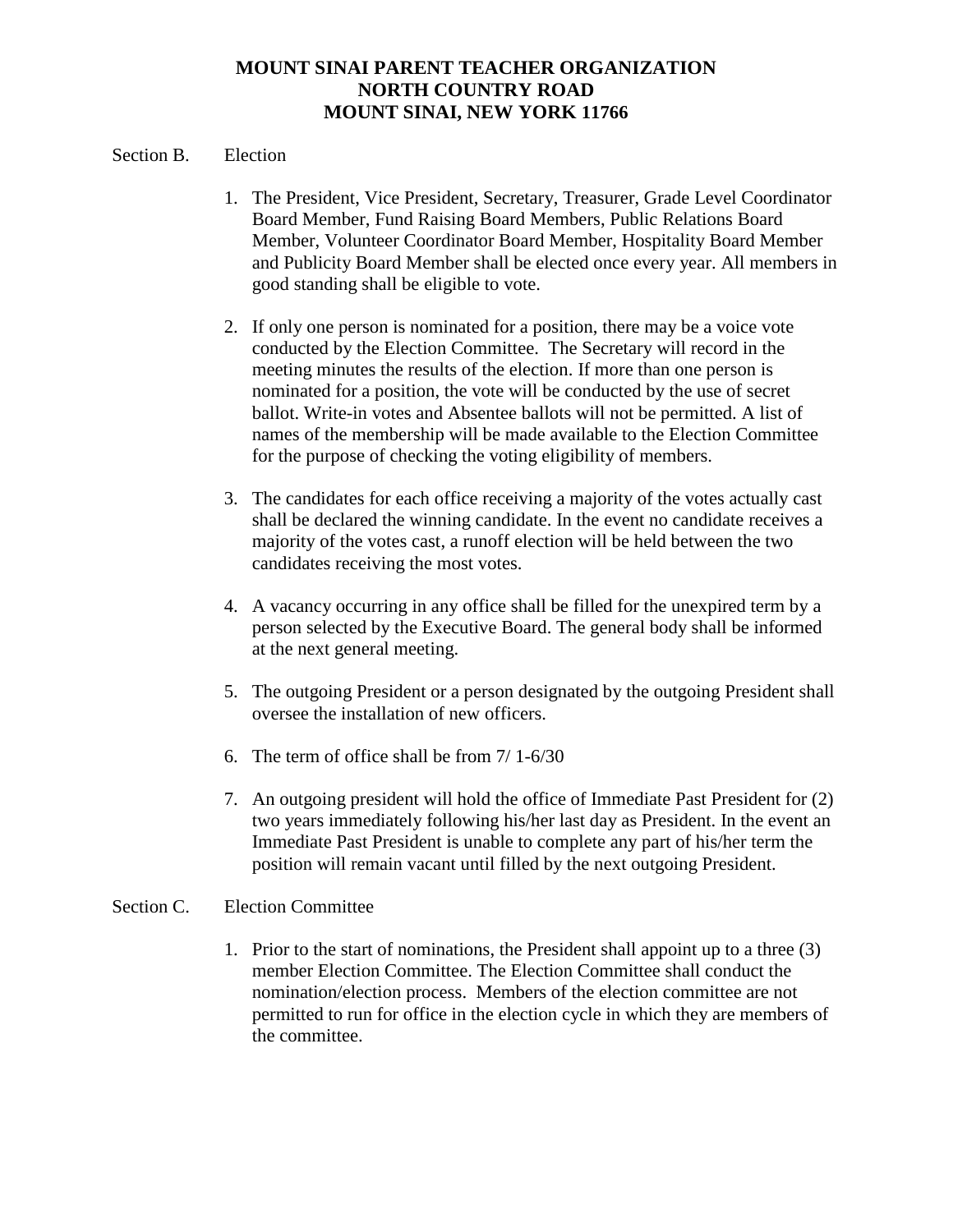| Section D.         | Tenure of Office<br>1. The term of office shall be from $7/1-6/30$<br>2. A vacancy occurring in any office shall be filled for the unexpired term by a<br>person selected by the Executive Board. The general body shall be informed at the<br>next general meeting.<br>3. An outgoing president will hold the office of Immediate Past President for (2)<br>two years immediately following his/her last day as President. In the event an<br>Immediate Past President is unable to complete any part of his/her term the<br>position will remain vacant until filled by the next outgoing President.                          |
|--------------------|---------------------------------------------------------------------------------------------------------------------------------------------------------------------------------------------------------------------------------------------------------------------------------------------------------------------------------------------------------------------------------------------------------------------------------------------------------------------------------------------------------------------------------------------------------------------------------------------------------------------------------|
| Section E.         | <b>Installation of Officers</b><br>1. The installation of officers shall take place on 7/1.<br>2. The outgoing President or a person designated by the outgoing<br>President shall install officers.                                                                                                                                                                                                                                                                                                                                                                                                                            |
| Section F.         | <b>Qualifications for Candidates</b><br>1. A candidate must be a paid member of the P.T.O. prior to the nominations<br>meeting.<br>2. A candidate must have attended at least one meeting or have volunteered on<br>one committee or have volunteered at one function of the organization during the<br>membership year -prior to the nominations meeting.<br>3. A candidate for an officer position must have served a minimum of one year on<br>the Mount Sinai P.T.O. Executive Board, Chaired a PTO event, currently holds an<br>executive PTO position and had attended the majority of executive and general<br>meetings. |
| <b>ARTICLE IV.</b> | <b>Executive Board</b>                                                                                                                                                                                                                                                                                                                                                                                                                                                                                                                                                                                                          |
| Section A.         | The Executive Board shall consist of all P.T.O. officers and all Board Members                                                                                                                                                                                                                                                                                                                                                                                                                                                                                                                                                  |
| Section B.         | The Executive Board shall appoint and/or replace P.T.O. representatives on ad<br>hoc committees, Site Based Teams, Board of Education Liaison, etc.                                                                                                                                                                                                                                                                                                                                                                                                                                                                             |
| Section C.         | The Executive Board shall appoint additional committee chair people as needed.                                                                                                                                                                                                                                                                                                                                                                                                                                                                                                                                                  |
| Section D.         | The Executive Board shall receive recommendations, concerns, etc., of all<br>committees, approve said recommendations and advise P.T.O. representatives on<br>appropriate courses of action.                                                                                                                                                                                                                                                                                                                                                                                                                                    |
| Section E.         | A least one Executive Board member shall be present at every P.T.O. fundraiser<br>and event.                                                                                                                                                                                                                                                                                                                                                                                                                                                                                                                                    |

Section F. The Executive Board shall be responsible for reviewing Treasurer's Reports and disbursing funds.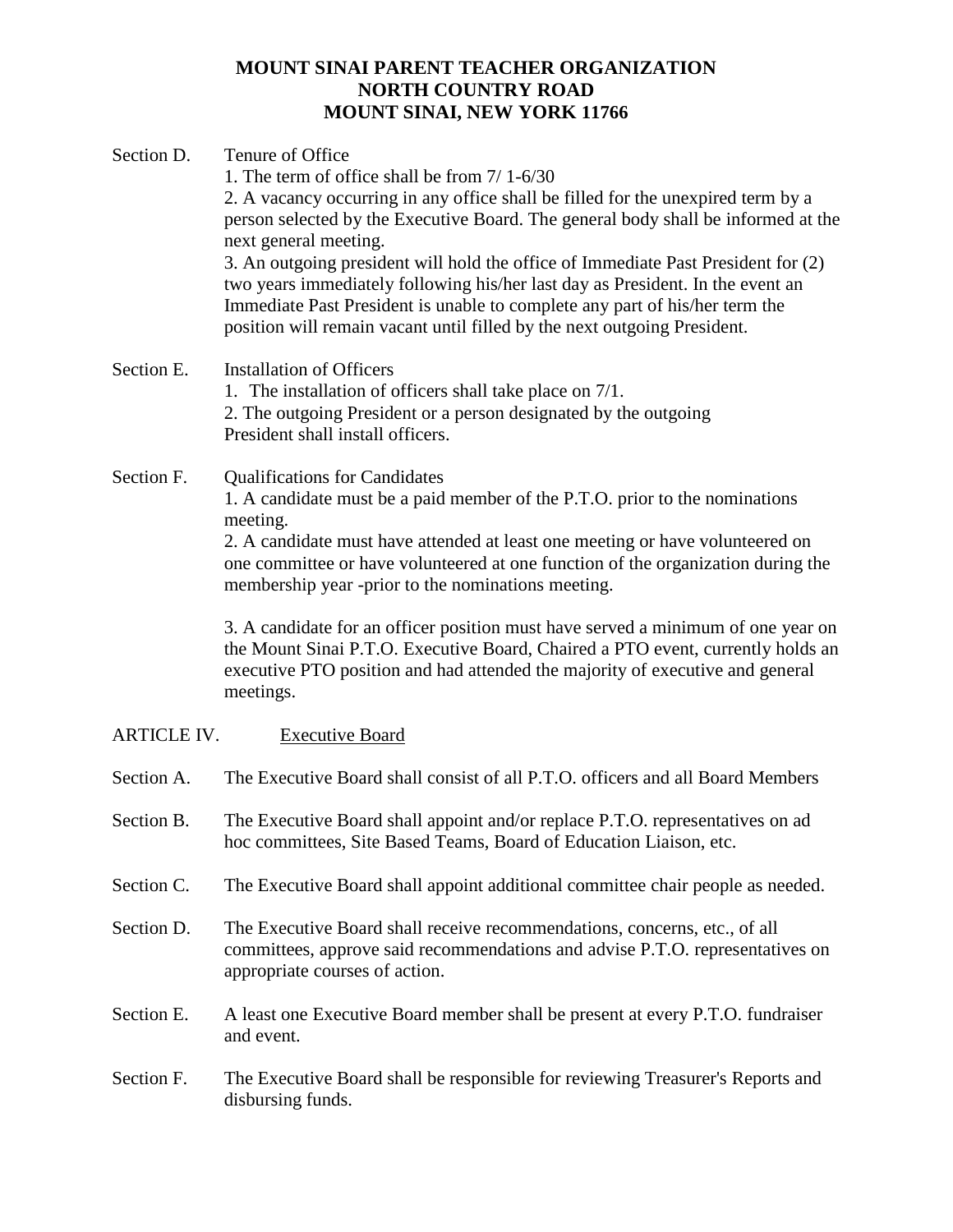### ARTICLE V. Meetings

| Section A. | General meetings of the organization shall not number less than three per year.<br>All Executive Board members are expected to attend.                                                                                |
|------------|-----------------------------------------------------------------------------------------------------------------------------------------------------------------------------------------------------------------------|
| Section B. | The Executive Board will meet monthly during the calendar year. All<br>Executive Board members are expected to attend. Those Board members who are<br>absent are responsible for obtaining the pertinent information. |
| Section C. | Additional Board meeting may be called by any Board member as deemed<br>necessary.                                                                                                                                    |
| Section D. | Quorums<br>1. A quorum of 7 members shall be necessary to call a general meeting to order.<br>2. A majority shall be necessary to call an Executive Board meeting order.                                              |

Section E. Executive Board Meetings are closed sessions.

| <b>ARTICLE VI.</b> | Membership and Dues                                                                                                                                                                        |
|--------------------|--------------------------------------------------------------------------------------------------------------------------------------------------------------------------------------------|
| Section A.         | Any interested person associated with the Mount Sinai School District is eligible<br>for membership.                                                                                       |
| Section B.         | The membership year shall be from September 1-June 30.                                                                                                                                     |
| Section C.         | The annual dues shall be \$10 per family per membership year.                                                                                                                              |
| Section D.         | In order to vote on the business of the organization one must be a paid member of<br>the PTO and of legal voting age.                                                                      |
| Section E.         | In order to vote at an election of Offices and Executive Board members, one must<br>be a paid member of the organization as of January 1 prior to the election and of<br>legal voting age. |

## ARTICLE VII. Establishment of Committees

Section A. The Executive Board will establish necessary committees and appoint committee representatives.

# Section B. All committee meetings shall be held at the request of committee chair people.